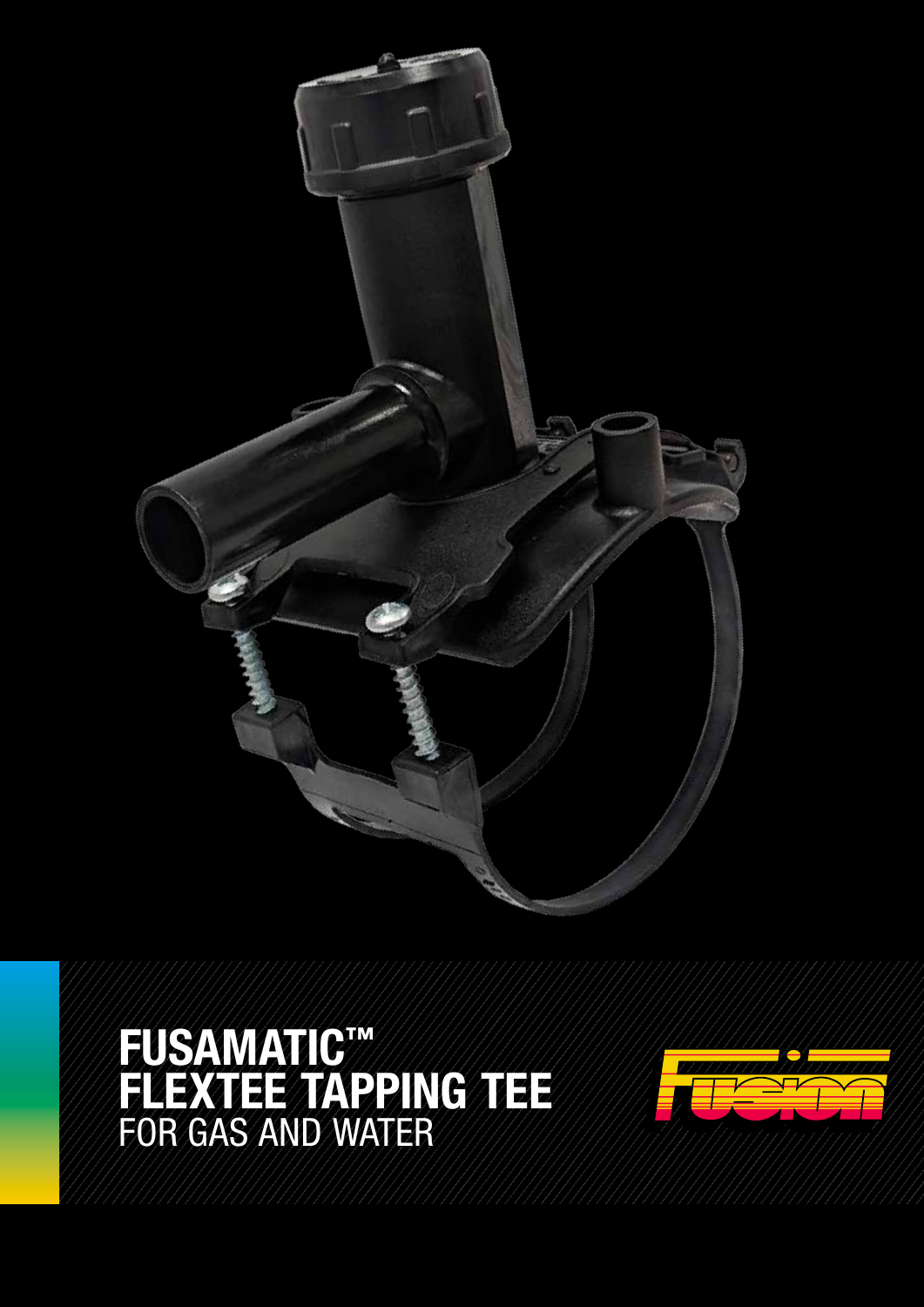## FUSAMATIC™ FLEXTEE TAPPING TEE FOR GAS AND WATER

![](_page_1_Picture_1.jpeg)

Fusion Group Limited pioneers of polyethylene pipe jointing in the UK and across the globe.

Fusion designs and manufactures electrofusion fittings, creates polyethylene fabrications, and distributes electrofusion boxes, automatic butt fusion machines and tooling. Fusion also offers an extensive range of spigot fittings. Our products are used in a multitude of applications worldwide, from gas and water infrastructure, to mining, energy and agricultural projects. Our people are valued for their knowledge and experience of polyethylene and their passion to deliver innovation.

Fusion became a member of the AVK Group of Companies in 2017. A partnership that has resulted in a broader product and service offer and strengthened our manufacturing base.

The Fusamatic Flextee is designed to provide a solution to the jointing of tapping tees to oval and coiled pipe, enabling secure and robust quality joints every time.

#### Sizes

Sizes range from d63 – 180mm with 20, 25 and 32mm outlets.

#### Pressure ratings

All Flextee tapping tees are manufactured in virgin PE100 black polyethylene and pressure rated up to 16 bar for water applications and 10 bar for gas applications.

#### Specifications

All Flextee tapping tees are tested and have 3rd party approval against the following standards;

- EN 12201-3
- EN 1555-3

![](_page_1_Figure_14.jpeg)

| <b>4mm Pin</b>      | 4.7mm Pin           | <b>Fitting</b><br><b>Size</b> |    | н   | h    | W   | <b>Fusion</b><br>Time | <b>Cooling</b><br>Time | <b>Weight</b> | <b>Box</b>      | <b>Box Size</b><br>(W X L X D) |
|---------------------|---------------------|-------------------------------|----|-----|------|-----|-----------------------|------------------------|---------------|-----------------|--------------------------------|
| <b>Fitting Code</b> | <b>Fitting Code</b> | mm                            | mm | mm  | mm   | mm  | secs                  | mins                   | Kg            | <b>Quantity</b> | mm                             |
| FLTBKHFM63X20U      | FLTBKHA63X20U       | 63 x 20                       | 83 | 100 | 59.5 | 119 | 110                   | 10                     | 0.22          | 10              | 295 X 485 X 199                |
| FLTBKHFM63X25U      | FLTBKHA63X25U       | 63 x 25                       | 83 | 100 | 59.5 | 119 | 110                   | 10                     | 0.22          | 10              | 295 X 485 X 199                |
| FLTBKHFM63X32U      | FLTBKHA63X32U       | 63 x 32                       | 83 | 100 | 59.5 | 119 | 110                   | 10                     | 0.22          | 10              | 295 X 485 X 199                |
| FLTBKHFM75X20U      | FLTBKHA75X20U       | 75 x 20                       | 83 | 100 | 65.5 | 119 | 110                   | 10                     | 0.22          | 10              | 295 X 485 X 199                |
| FLTBKHFM75X25U      | FLTBKHA75X25U       | 75 x 25                       | 83 | 100 | 65.5 | 119 | 110                   | 10                     | 0.22          | 10              | 295 X 485 X 199                |
| FLTBKHFM75X32U      | FLTBKHA75X32U       | 75 x 32                       | 83 | 100 | 65.5 | 119 | 110                   | 10                     | 0.22          | 10              | 295 X 485 X 199                |
| FLTBKHFM90X20U      | FLTBKHA90X20U       | $90 \times 20$                | 83 | 100 | 73   | 119 | 110                   | 10                     | 0.22          | 10              | 295 X 485 X 199                |
| FLTBKHFM90X25U      | FLTBKHA90X25U       | $90 \times 25$                | 83 | 100 | 73   | 119 | 110                   | 10                     | 0.22          | 10              | 295 X 485 X 199                |
| FLTBKHFM90X32U      | FLTBKHA90X32U       | $90 \times 32$                | 83 | 100 | 73   | 119 | 110                   | 10                     | 0.22          | 10              | 295 X 485 X 199                |
| FLTBKHFM110X20U     | FLTBKHA110X20U      | $110 \times 20$               | 93 | 100 | 83   | 119 | 120                   | 10                     | 0.22          | 10              | 295 X 485 X 199                |
| FLTBKHFM110X25U     | FLTBKHA110X25U      | $110 \times 25$               | 93 | 100 | 83   | 119 | 120                   | 10                     | 0.22          | 10              | 295 X 485 X 199                |
| FLTBKHFM110X32U     | FLTBKHA110X32U      | $110 \times 32$               | 93 | 100 | 83   | 119 | 120                   | 10                     | 0.22          | 10              | 295 X 485 X 199                |
| FLTBKHFM125X20U     | FLTBKHA125X20U      | 125 x 20                      | 93 | 100 | 90.5 | 119 | 120                   | 10                     | 0.23          | 10              | 295 X 485 X 199                |
| FLTBKHFM125X25U     | FLTBKHA125X25U      | 125 x 25                      | 93 | 100 | 90.5 | 119 | 120                   | 10                     | 0.23          | 10              | 295 X 485 X 199                |
| FLTBKHFM125X32U     | FLTBKHA125X32U      | 125 x 32                      | 93 | 100 | 90.5 | 119 | 120                   | 10                     | 0.23          | 10              | 295 X 485 X 199                |
| FLTBKHFM160X20U     | FLTBKHA160X20U      | 160 x 20                      | 93 | 100 | 108  | 119 | 140                   | 10                     | 0.24          | 5               | 295 X 485 X 199                |
| FLTBKHFM160X25U     | FLTBKHA160X25U      | 160 x 25                      | 93 | 100 | 108  | 119 | 140                   | 10                     | 0.24          | 5               | 295 X 485 X 199                |
| FLTBKHFM160X32U     | FLTBKHA160X32U      | 160 x 32                      | 93 | 100 | 108  | 119 | 140                   | 10                     | 0.24          | 5               | 295 X 485 X 199                |
| FLTBKHFM180X20U     | FLTBKHA180X20U      | 180 x 20                      | 93 | 100 | 118  | 119 | 140                   | 10                     | 0.24          | 5               | 295 X 485 X 199                |
| FLTBKHFM180X25U     | FLTBKHA180X25U      | 180 x 25                      | 93 | 100 | 118  | 119 | 140                   | 10                     | 0.24          | 5               | 295 X 485 X 199                |
| FLTBKHFM180X32U     | FLTBKHA180X32U      | 180 x 32                      | 93 | 100 | 118  | 119 | 140                   | 10                     | 0.24          | 5               | 295 X 485 X 199                |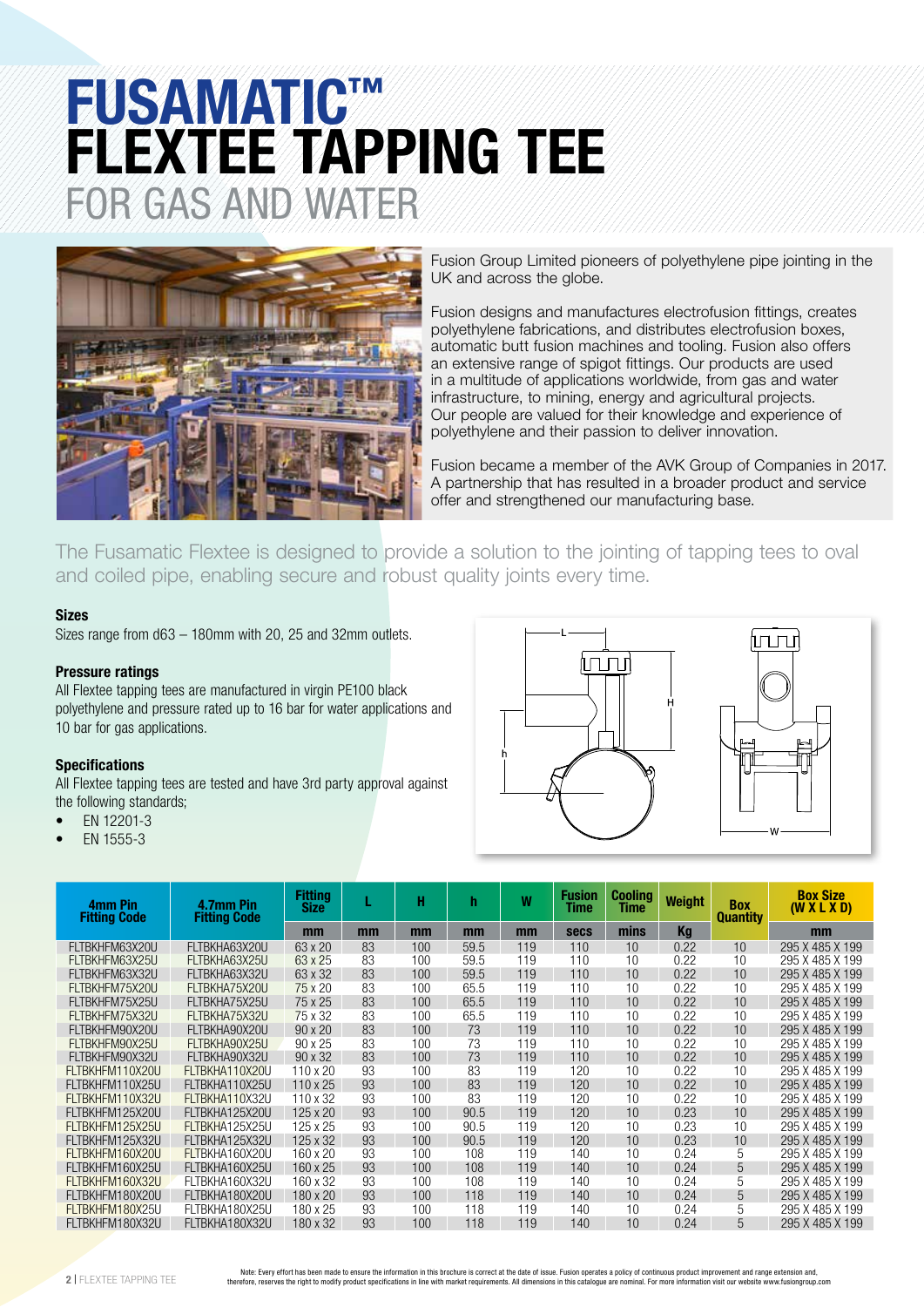## FUSAMATIC™ FLEXTEE TAPPING TEE FEATURES AND BENEFITS

![](_page_2_Picture_1.jpeg)

#### Barcode / QR Code

Quality control is central to the success of Fusion's fittings. The unique barcode configuration, including QR code provides full traceability of raw material for each individual fitting and welding information when used in conjunction with electrofusion boxes equipped with a barcode scanner.

![](_page_2_Picture_4.jpeg)

#### Indicator

Pressure, created by the expanding molten plastic in the jointing area (inside the fitting) during the electrofusion process, will force out the indicator lug. This is a visible sign that the necessary jointing pressure has been achieved.

- Designed to provide a solution to the jointing of tapping tees to oval and coiled pipe - enabling secure and robust quality joints everytime.
- Flexible body and electrofusion mat which conforms to the shape of the pipe - quality joints can be achieved without re-rounding clamps.
- Thread profile on the Flextee's internal cutting mechanism reduces the level of torque required to drive the cutter through the body of the main.
- Corrosion resistant brass terminal pins.
- Cutter blades manufactured from corrosion resistant stainless steel.
- To promote joint quality, all fusion elements are coated with enamel before being moulded into the fitting body.

### Simplicity - Installation

Fast and simple installation by means of two screws; only a screwdriver is required to install the Flextee - removes the need for a top loading clamp which can further deform the pipe.

Invented by Fusion, the Fusamatic pin provides a totally automatic method for ensuring the correct welding parameters are used. Within each Fusamatic pin is a resistor. When the electrofusion box is connected to the fitting, the Fusamatic pin enables it to automatically identify the correct fusion time required to make the joint. All the operator has to do is press go!

Fusamatic Pin

![](_page_2_Picture_18.jpeg)

Sacrificial understrap keeps the tapping tee in place both during and after the electrofusion jointing process, thereby reducing installation time and error.

Note: Every effort has been made to ensure the information in this brochure is correct at the date of issue. Fusion operates a policy of continuous product improvement and range extension and,<br>3 | FLEXTEE TAPPING TEE FE T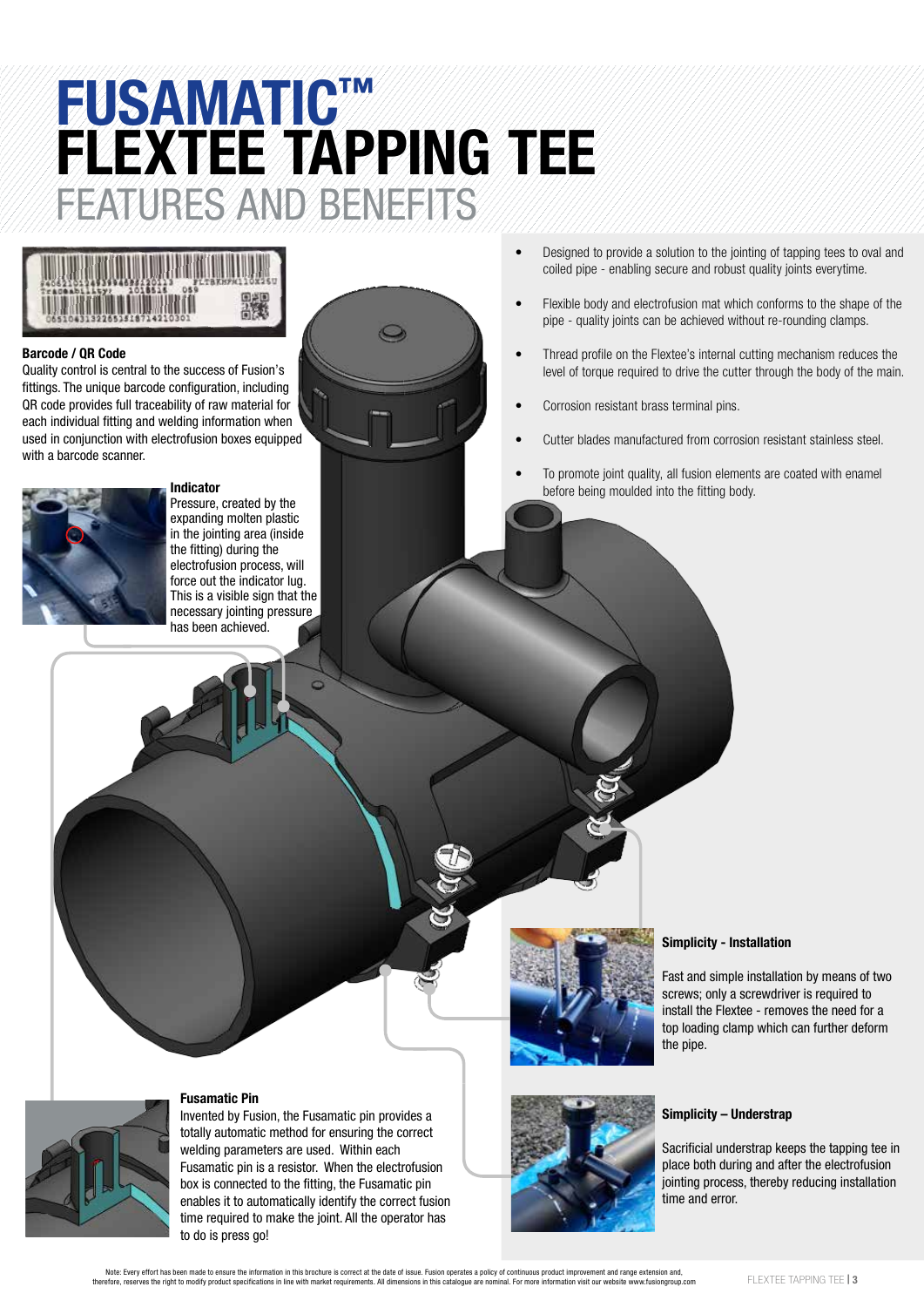# THE GOOD GUIDE TO ELECTROFUSION JOINTING

![](_page_3_Picture_1.jpeg)

#### ELECTROFUSION DO'S

- Use a shelter and ground sheet in wet or dry conditions.
- Always use equipment that has been regularly maintained and calibrated.
- Ensure control box voltage is compatible with fitting.
- Always use alignment/restraining clamps where necessary.
- Cut pipe ends square for electrofusion sockets.
- Scrape pipe and/or spigot surfaces fully.
- Keep scraped pipe and/or spigot surfaces and fittings clean.
- Ensure correct fusion and cooling times are adhered to.
- Assemble joint and fuse immediately after scraping pipe.
- Carry out quality checks before cutting through pipe.
- Mark the fused fitting with the joint number for traceability.

#### ELECTROFUSION DONT'S

- Do not start the joining process unless it can be completed in one go.
- Do not leave fittings out of protective bags.
- Do not use dirty fittings.
- Do not touch prepared pipe surfaces or fusion areas.
- Do not allow assemblies to get damp prior to joining.
- Do not touch fusion indicators during the welding cycle.
- Do not remove joint from clamps until the full cooling time has elapsed.
- Do not remove integral cutter from the saddle once the main has been drilled.
- Do not use control box in a trench with gaseous atmosphere.
- Never fuse a fitting for a second time.
- Failed joints should not be used. Cut out failed joint and fuse another fitting to the required specification on distance from failed fitting.
- Electrofusion joints should not be carried out on slotted or drilled pipe sections, only solid walled pipe sections.

#### DISCI AIMER

#### THE DATA PROVIDED IN THIS DOCUMENT IS NOT BINDING AND MAY BE SUBJECT TO MODIFICATIONS.

THIS DOCUMENT IS SUPPLIED AS A GUIDANCE ONLY. THE WELDING OPERATOR IS RESPONSIBLE FOR ENSURING ALL WORK IS PERFORMED EXCLUSIVELY BY TRAINED AND COMPETENT PERSONNEL AND IN COMPLIANCE WITH BOTH NATIONAL AND INTERNATIONAL RULES AND GUIDELINES FOR ELECTROFUSION INSTALLATION.

### SAFETY NOTES

Although we make every effort in the design of our products to ensure operator safety, please remember the following precautions:

• Never allow molten or semi-molten polyethylene to come into contact with the skin. If this happens, flush the affected area with cold water and seek expert medical advice.

#### DO NOT UNDER ANY CIRCUMSTANCE ATTEMPT TO PULL THE MATERIAL FROM THE SKIN AS THIS COULD REMOVE THE SKIN

- Do not attempt to lift long lengths of pipe without assistance or mechanical aid.
- Normal precautions should be observed when handling electrical equipment although, for safety reasons, all 110v portable generator sets should be "Centre Tapped" for site use +55/0/-55 volts.
- To afford protection during jointing, always wear protective workwear such as gloves, safety glasses and safety boots.
- Ensure that equipment is serviced on a regular basis as recommended by the equipment manufacturer.

#### ADDITIONAL INFORMATION STANDARD DIMENSION RATIO (SDR)

The SDR is calculated by dividing the minimum (nominal) outside diameter (OD) by the minimum wall thickness (WT) i.e.

| $SDR =$ | חר | 25  |     |
|---------|----|-----|-----|
|         |    | 1.4 | $=$ |

From 25mm PE pipe and above the ratio between the outside diameter and the wall thickness remains constant for specific pressure ratings of the pipe.

#### TRANSITION FROM PE PIPE TO OTHER PIPE AND FITTINGS

Various transition fittings are available to connect to metallic valves, hydrants and pipework. One common method is the use of PE flanges.

It is important to follow manufacturers' recommendations for tightening the necessary bolts. Bolt torque details are supplied with the flanges. It is also important to support any equipment independently of all PE pipework (ie. valves to be mounted on concrete blocks).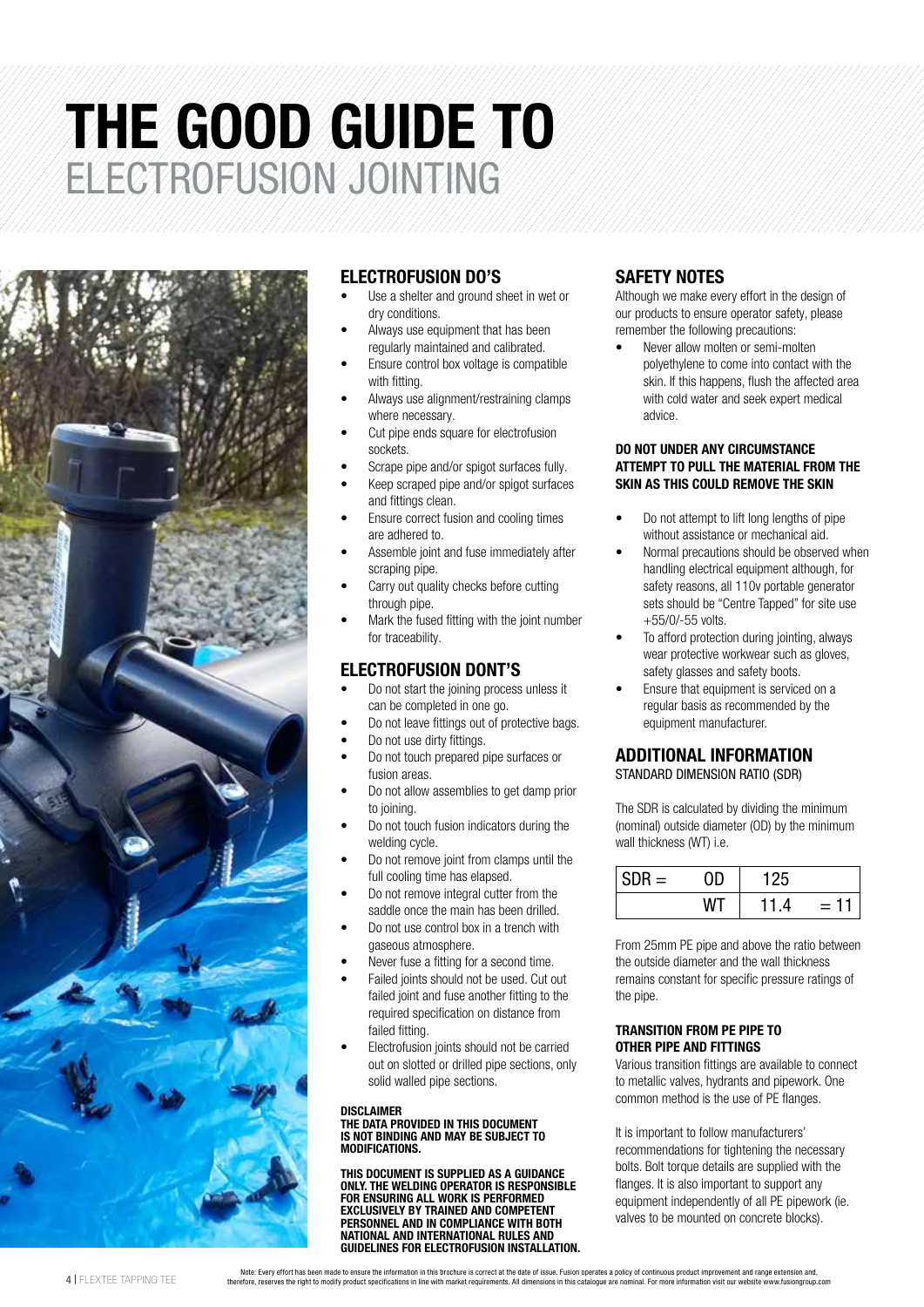### This guide will provide basic information to enable the operative to:

- Understand the principles of electrofusion jointing.
- Carry out pre-jointing equipment checks.
- Identify pipe and compatible fittings.
- Inspect for, and identify acceptable quality joints.
- Make satisfactory electrofusion joints from compatible pipes and fittings.
- Site the equipment.

#### Equipment required:

![](_page_4_Picture_8.jpeg)

Generator of suitable size to power control box - refer to manufacturers' literature for power requirements

![](_page_4_Picture_10.jpeg)

Welding tent/shelter and<br>ground sheet

![](_page_4_Picture_12.jpeg)

Safety Notice

Indelible marker pen

![](_page_4_Picture_14.jpeg)

To ensure operator safety and comply with Health and Safety regulations all electrofusion control boxes must be operated from an effectively earthed supply in accordance with the manufacturers' operating instructions.

Electrofusion control box ny tendshielter and and allegance marker pen the Lietublusion control box Pipe cutter<br>ground sheet example indelible marker pen with appropriate leads

Test cap

![](_page_4_Picture_16.jpeg)

![](_page_4_Picture_18.jpeg)

Scraping equipment

![](_page_4_Picture_20.jpeg)

**Screwdriver** 

![](_page_4_Picture_22.jpeg)

Electrofusion is a method of joining PE pipes using fittings with integral heating elements. Socket fittings are used to join mains and service pipes; and saddle fittings are used to connect services to mains.

The term "socket" covers couplers, elbows, reducers etc. The term "saddle" covers branch saddles and tapping tees.

The pipe to be joined must be prepared by removing the outer surface layer to a depth of around 0.2mm, pipe and fitting are then clamped together to prevent movement. A voltage is applied across the fitting terminals via a control box.

An electric current is passed through the wire which heats the wire and melts the polymer, fusing the fitting to the pipe. After welding, the joint is allowed to cool before removing the restraining clamps.

Pipe/Fitting Selection

Check that both pipe(s) and fitting to be joined are compatible, only compatible materials should be joined together. Check PN and SDR rating marked on fitting and compare with that of the pipe. If in doubt, seek advice from the pipe or fitting manufacturer.

Fusamatic fittings are suitable for jointing in ambient temperatures between -10°C and +40°C and do not require any form of pre-heat or temperature compensation. For jointing outside these temperatures guidance should be sought from the manufacturer.

#### Siting Equipment

Wherever possible, the electrofusion equipment should be placed on a suitable clean, dry base board or ground sheet inside a tent/shelter to minimise contamination.

![](_page_4_Picture_32.jpeg)

Ensure that the area where the weld is to be carried out has any surface water removed and that some form of groundsheet is used to isolate the jointing area from the trench floor.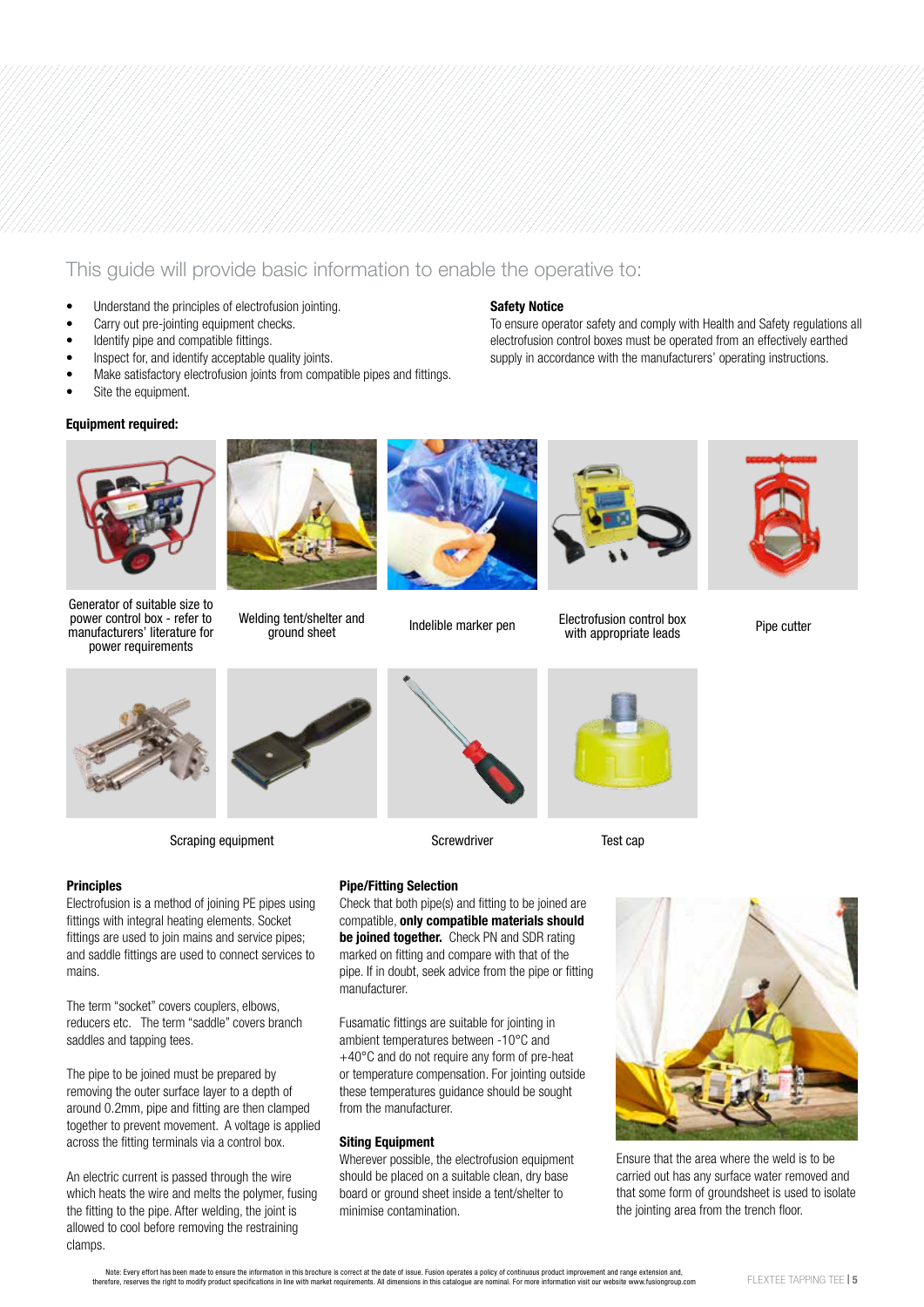# THE GOOD GUIDE TO ELECTROFUSION SADDLE JOINTING

#### ADDITIONAL EQUIPMENT REQUIRED:

- 12mm cutter key (min length 150mm) and drive
- Phillips / Pozi screwdriver

#### SADDLE JOINT ASSEMBLY PREPARATION

1. Expose pipe to which saddle is to be welded ensuring the pipe has no inclusions or gouges in the area where the fitting is to be fused.

2. Ensure enough clearance has been provided (in a trench environment) to carry out the installation.

**3.** Remove loose dirt from the pipe using a prescribed wipe, damp cloth or paper towel and ensure any risk of contamination from trench wall is minimized.

4. With the fitting still in its protective bag, place over required position on pipe. Mark pipe surface 10mm clear all around contact area and cross hatch the area using a marker pen.

![](_page_5_Picture_9.jpeg)

![](_page_5_Picture_10.jpeg)

**5.** Scrape the marked area, ensuring that each stroke of the scraper overlaps the preceding one, keeping hand clear of the scraped surface at all times.

![](_page_5_Picture_12.jpeg)

**6.** For skinned pipe use the manufacturers' recommended tools to remove the skin. Some skinned pipe still requires a scraping operation seek advice from the pipe manufacturer prior to commencement of the installation.

7. Immediately after pipe preparation remove fitting from bag and attach to pipe using the sacrificial understrap, clip in place.

![](_page_5_Picture_15.jpeg)

8. Tighten the two retaining screws until the stops meet.

![](_page_5_Picture_17.jpeg)

Important Note: Do not touch either prepared pipe surface or the electrofusion surface of the saddle.

#### Making the weld

1. Check generator has sufficient fuel.

2. Start the generator and plug the control box input lead into the generator output socket. Connect the control box output leads to the fitting terminals - if automatic fittings and control box are being used, connect the red lead to the fitting terminal with the red pin, connect the black lead to the plain pin.

![](_page_5_Picture_22.jpeg)

3. Check that the weld time marked on the fitting is displayed on the control box display. For manual fittings, check the weld time marked on the fitting and enter this figure into the control box. For 'barcode' fittings weld parameters are selected by scanning the barcode with the barcode scanner.

4. Respond to prompts from the box. Press 'START' and hold down until display begins countdown. The weld cycle is complete when the timer reaches zero and the control box 'CYCLE FINISH' indicator shows.

**5.** Allow weld to cool for the full time stated on the fitting.

#### Quality Checks

- Check for any error messages on the control box
- Check fusion indicator has risen on the fitting (saddle fittings only usually have one indicator).
- Check for signs of melt exudation around the saddle base.
- Check that the fitting is square to the main.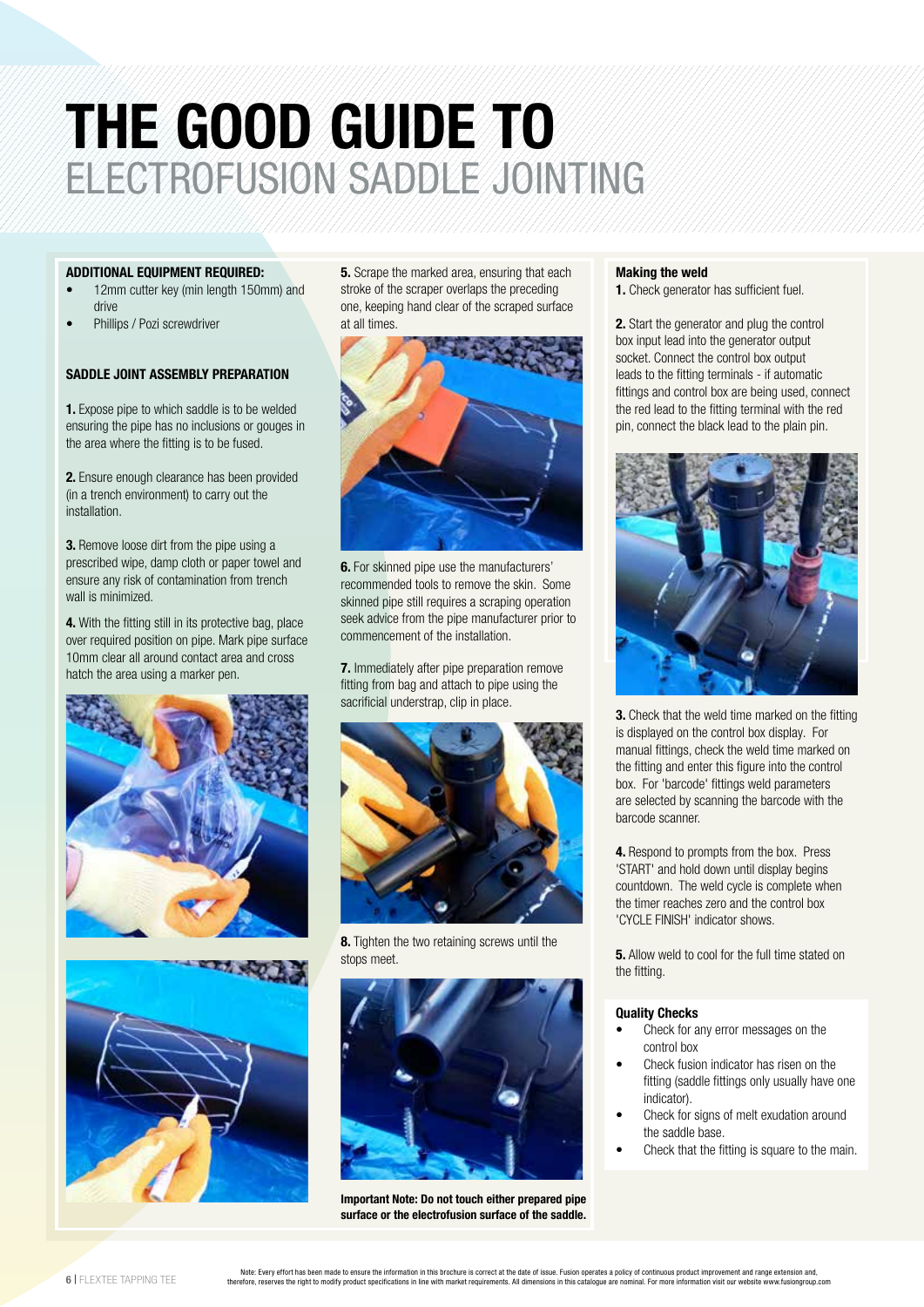#### SADDLE OUTLET JOINT ASSEMBLY PREPARATION

1. Check pipe ends are cut square and are free from surface damage and swarf.

2. Wipe loose dirt from the area of outlet to be clamped and fused with a prescribed wipe, damp cloth or paper towel (wipe any contaminates from inside of the outlet).

3. Mark the insertion depth on the pipe by holding the bagged fitting against the pipe.

4. Cross hatch the area to be scraped plus an additional 20-50mm using the indelible marker pen.

**5.** Scrape outlet of tapping tee using an appropriate mechanical scraper, for the length of the insertion depth plus 10-20mm. Ensure the whole surface area has been scraped.

![](_page_6_Picture_6.jpeg)

6. Open fitting bag, check the fitting is clean and immediately place over outlet and push up to centre stops, or for fittings without centre stops insert the pipe to half the overall fitting length (mark this distance on the pipe prior to insertion). Leave bag over fittings for temporary protection.

**7.** Prepare the service pipe in the same way as the outlet, as previously described.

8. Remove the bag and push the service pipe into the fitting. Mark the penetration depth on the pipe and tighten the restraining clamp.

![](_page_6_Picture_10.jpeg)

9. Check fitting penetration - using previously marked lines on pipe. Visually check alignment. Rotate the fitting to ensure no excessive forces are present.

10. Proceed with the weld as detailed previously.

11. Carry out quality checks as detailed below.

#### QUALITY CHECKS

- Check for any error messages on the control box
- Check fusion indicators have risen on both sides of the fitting.
- Check for signs of melt exudation from the ends of the fitting.
- Check that the pipe has not moved by looking at the insertion depth marks.

#### PRESSURE TESTING OF JOINT

- Once the tapping tee has been fused to the pipe and connected to the service pipe, a pressure test can be carried out using a test cap in accordance with the appropriate industry guidelines.
- It is recommended that a pressure no greater than 1.5x the working pressure be used to test the joint integrity.

#### FAILURE OF PRESSURE TEST AND QUALITY CHECK

If the weld fails any of the above checks then: a) for sockets - cut out the joint and replace. b) for saddles - do not tap the main and cut off the stack so it cannot be used. Carry out a repeat weld using a new fitting at least one pipe diameter away from the failed joint (this may differ depending on utility requirements).

#### CUTTING THROUGH MAIN

1. Unscrew cap and insert cutter key into integral cutter.

2. Turn the cutter key clockwise until the cutter has cut through the main.

![](_page_6_Picture_27.jpeg)

3. Retract cutter until top is flush with stack and refit cap.

![](_page_6_Picture_29.jpeg)

\* Note: a small amount of leakage will occur until the cutter is fully retracted.